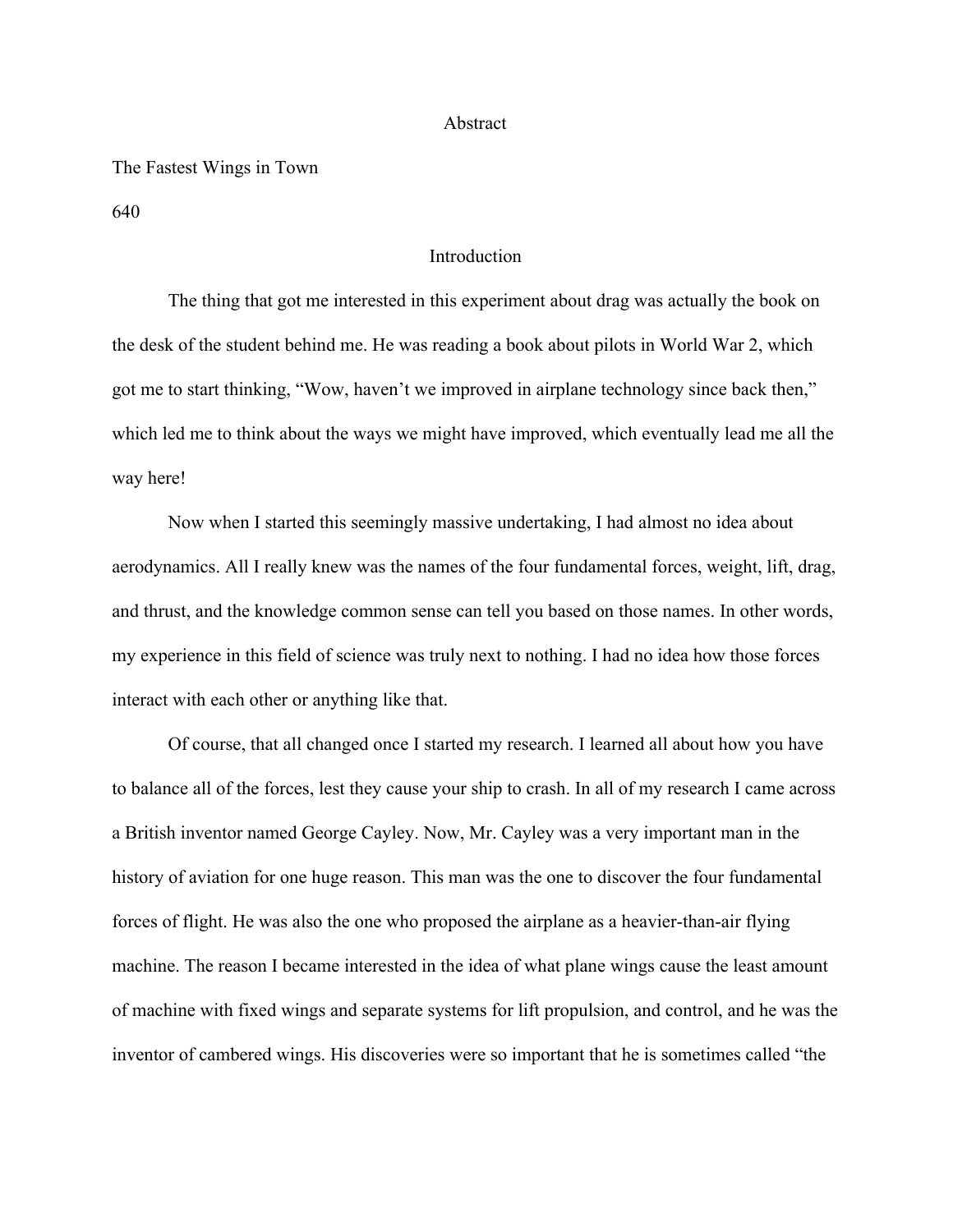father of aviation" and even the Wright brothers acknowledged his importance and the role he played in aviation.

Now, all this is well and good, you may be thinking, but why is this important? Well, I'm getting to it, I promise. You see, what I'm trying to do is to prove what type of plane wing is the most aerodynamic, specifically, which type has the least amount of drag.

While, at first, this question might seem meaningless, but my reasoning is, in this world where fuel is constantly running thinner and thinner and people are getting more and more impatient, the wing which conserves the most fuel and allows the plane to go the fastest would obviously be the best plane wing.

Of course, you can't just look at the plane wings and will yourself to know which is the most efficient. The information I need to obtain in order to determine this is how plane wings create drag, how to eliminate that drag, and what wing is the best at doing that.

## Problem and Hypothesis

In my experiment, I wanted to test which plane wing design would create the least amount of drag. I hypothesized that wing design 2 would be the wing design with the least amount of drag.

### Procedure

During the experiment, we hung the plane on a rack and let the wind blow it back while it was connected to the spring scale, and the one that registered the least amount of grams on the scale would be the one with the least drag.